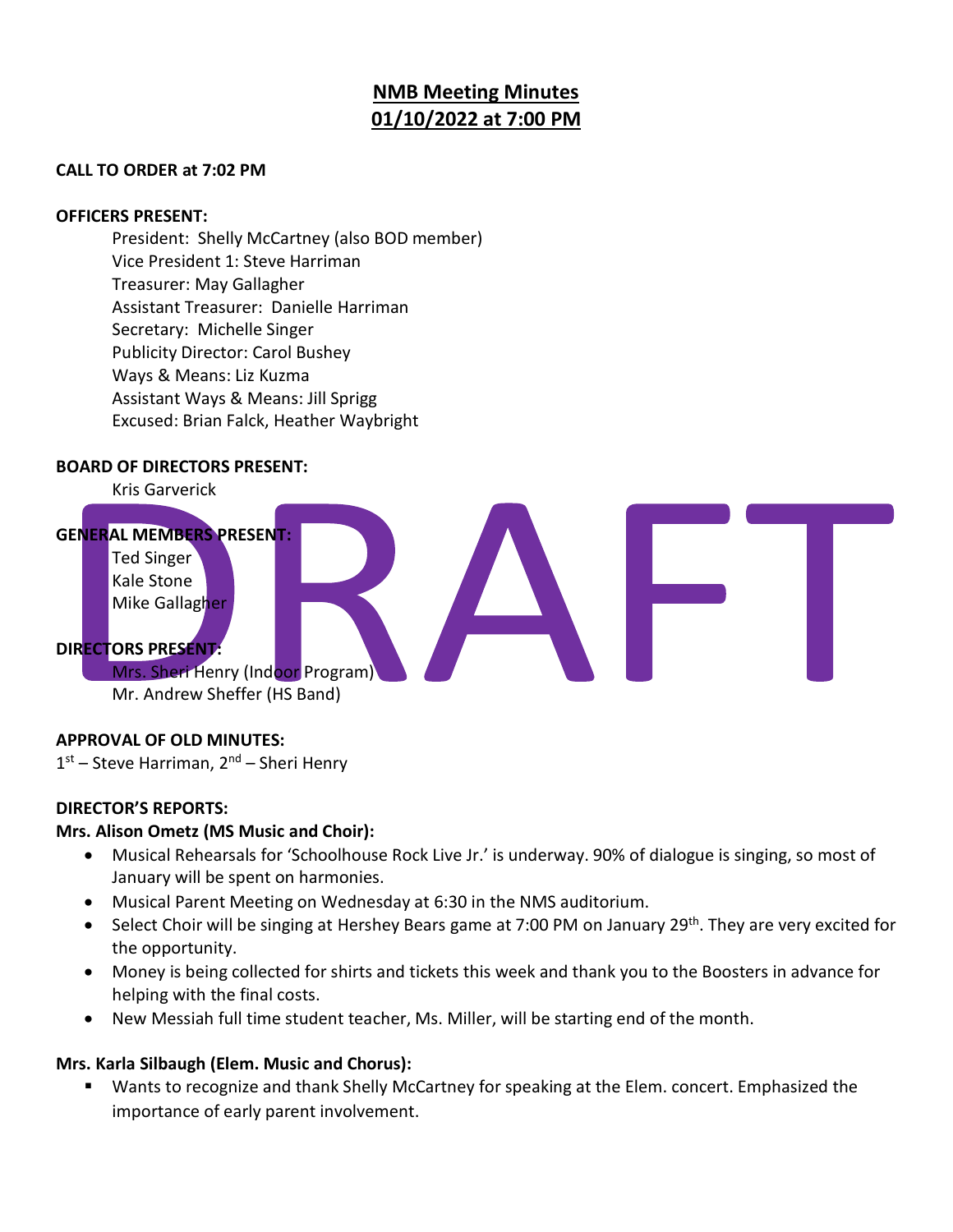#### **Mrs. Laura Bissel (HS Chorus and Musical): HS Chorus**

- National Anthem Project singers sang at Hershey Bears game Jan. 8<sup>th</sup>
- Musical rehearsals are underway. Sets are coming along. Feb. 18<sup>th</sup> is a Musical Showcase at Mech BIC. Many area schools will be featuring a few songs from their musicals including Northern. ? Ticket/Stream performances
- **PMEA District Chorus is Feb. 11-12<sup>th</sup> at a Chambersburg HS. Addy Lusk is going as Tenor 1**
- **E** Spring Choral Concert is May 19<sup>th;</sup> changed due to prom.
- **E** Bear singers are singing at Hbg Senators game May 28<sup>th</sup>

#### **Mrs. Sheri Henry (Indoor program):**

- Indoor Guard/Percussion: Groups are in full swing with practices.
- Guard Units will go to Central Dauphin on 1/22 for a preview show. Will include a Judges only critique.
- Shows are being finalized; schedule will go out in the indoor newsletter on 1/10.
- Uniforms, flags, and equipment have been or are being ordered and props are beginning to be made.
- **E** Home show (TIA) is on April 9th Counting Northern's 3 teams, we have 34 units coming. Registration is capped with a Waitlist. We have units competing in winds, dance, twirling, guard, and percussion.
- Indoor Committee meeting the  $1<sup>st</sup>$  and  $3<sup>rd</sup>$  Tuesdays of the month.
- April  $23^{rd}$  TIA Championships Northern may host.
- KIDA Championships is weekend before our home show.
- Indoor Schedule:
	- o 1/22 CD Preview Show (Guards only)
	- o 1/29 Greencastle Antrim KIDA (Guard only)
	- $\circ$  2/12 Hershey TIA (Guard only)
	- $\overline{O}$  2/19 Lower Dauphin KIDA (Guard only)
	- $\circ$  2/26 Lower Dauphin TIA (All Teams)
	- $\circ$  3/12 Mechanicsburg KIDA (All Teams)
	- $\circ$  3/19 Hempfield KIDA (Varsity Guard & Percussion)
	- $\circ$  3/26 Red Land KIDA (All Teams)
	- $\circ$  4/2 Chambersburg KIDA Championships (Guards only)
	- $\circ$  4/3 Chambersburg KIDA Championships (Percussion only)
	- $\circ$  4/9 Home show TIA
	- $\circ$  4/23 TIA Championships

#### **Mr. Andrew Sheffer (HS Band):**

- Chad and Andy met with Mr. Lehman re: budget. Asked for \$80,000, which was same amount from 3 years ago. HS MB staff will now contract with District for staff contracts. Boosters will cover drill, etc.; end budgetary amount will be about an even swap.
- District Band  $1/28$  &  $1/29 2$  students participating.
- Honors Band  $2/4$  &  $2/5$  6 students for band, 1 for jazz band. Will rehearse Friday prior. Must wear masks and bell covers.
- States level students are required to be vaccinated to participate.
- **■** Musical Pit mostly in-house with 4 music faculty, Michael Thomas, Beth McLean, and students.
- Jazz Band up and running. Looking for Festivals to perform. Spring Grove Festival in April.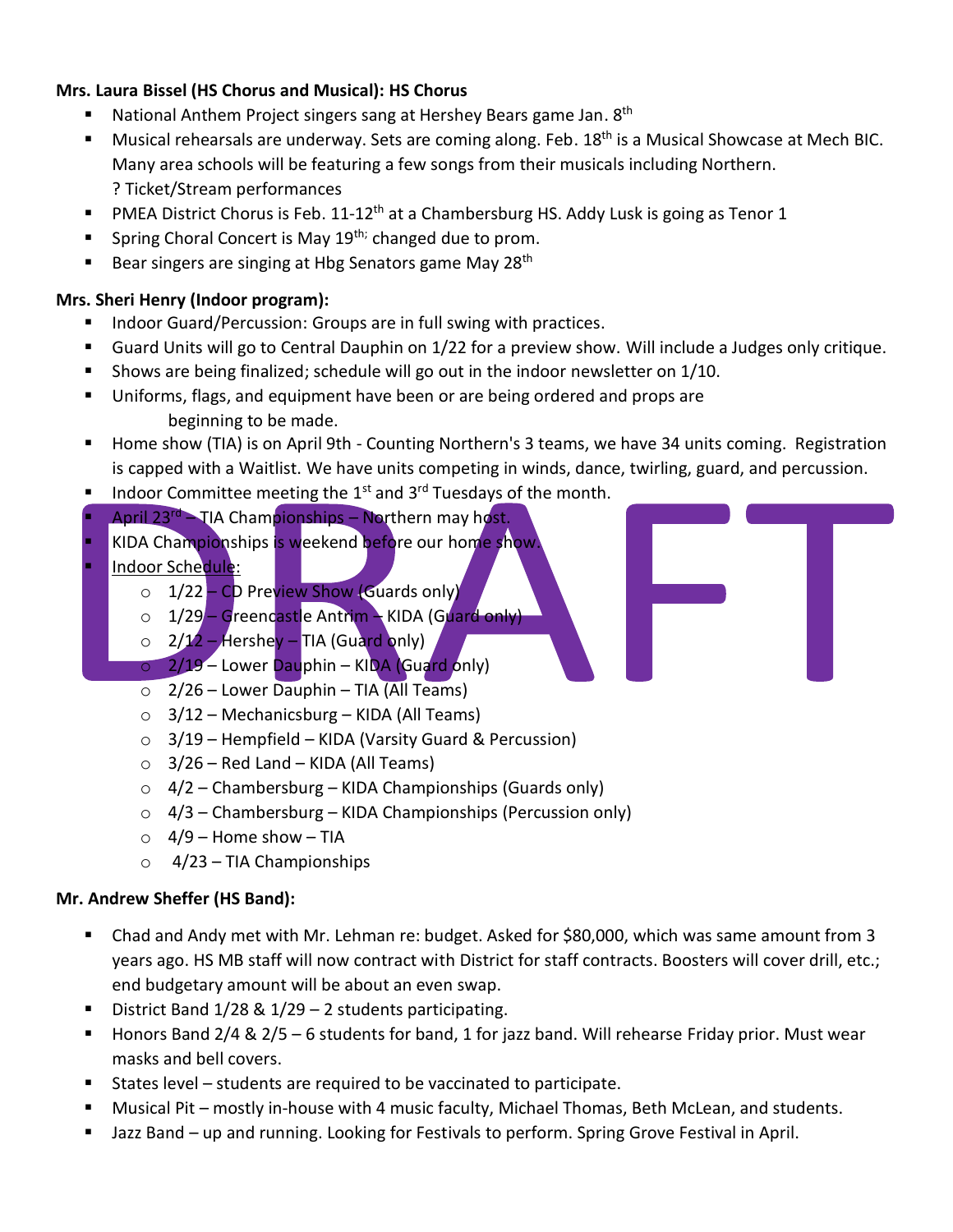Concert Band and Wind Ensemble – gearing up for Spring performances. Wind Ensemble students chose music; many good songs picked. May consider doing a separate concert in late Spring.

#### **INDOOR BUDGET:**

- Salaries covered with money in District Budget. 3 guard instructors, 5 percussion instructors and a drill writer. Michael & Shawn writing music. Guard instructors writing show – have not charged for service in the past 3 years.
- Rental fees go over \$2,000 budget every year. Get \$2,000 from district. Must gas up rentals w/ Indoor Acct.
- Supplies PO with district approved for \$500 at Home Depot.
- Requesting Budget \$4,800.
	- o Motion to approve made by Steve Harriman
	- o Motion approved by majority vote.

#### **TREASURER REPORT:**

## \*\***Please select 'Friends and Family' option when using PayPal to make purchases to avoid fees!!\*\***

Student accounts are up to date on Booster Website. Any questions contact May.

Treasurer's Report was made available to attendees for discussion and review.

- $\circ$  Disney Acct. Beginning and Ending Balance = \$3,067.30
- $\circ$  Reserve Acct. Beginning and Ending Balance  $\triangle$  \$9,627.19 includes Credit Card rewards
- $\circ$  Indoor Acct. Beginning Balance = \$5,834.07. Ending Balance = \$5,785.69
- $\circ$  Student Accts. Beginning Balance = \$13, 946.58. Ending Balance = \$13,579.73
- $\circ$  Primary Acct. Beginning Balance = \$34,838.92. Ending Balance = \$19,495.01
- $\circ$  Scholarship Fund Balance = \$1,059.00
- $\circ$  PayPal Acct. Current Balance  $\approx$  \$447.00
- o Credit Card Current Balance = \$0.00

**Approval of Treasurer's Report**: 1<sup>st</sup> – Carol Bushey, 2<sup>nd</sup> Steve Harriman

• Donations received during the Winter concerts will be transferred to the Scholarship account.

#### **MARKETING REPORT:**

- Publicity: Graphic with concert dates posted to Facebook. Positive feedback received, will do again in Spring for all concerts.
- Booster table at winter concerts: Success. Ornaments sold at several concerts. Poster with current NMB activities displayed. Donation jar set out. Flowers/candy grams sold at Elem. concert; flowers sold at MS Chorus concert. Candy and flower sales at least \$90. Suggestion to pre-sell bouquets for spring concerts.
- Beginning mid-January or early February, NMB Sponsors will be recognized daily.
- **Marching Band Update:** Championships 11/13/21 at Hershey Park Stadium. High Music Award and 3<sup>rd</sup> place overall. Band Banquet held 11/19/21 at Liberty Forge.
- Centralize Facebook groups? Need to learn who is admin for each group.

#### **UPCOMING EVENTS:**

- Disney Trip: Form received from Travel agent with COVID policy. Andy will discuss w/ District regarding response if a student is ill on trip.
	- $\circ$  Steve Harriman suggested a BOD meeting to review form and consider signing.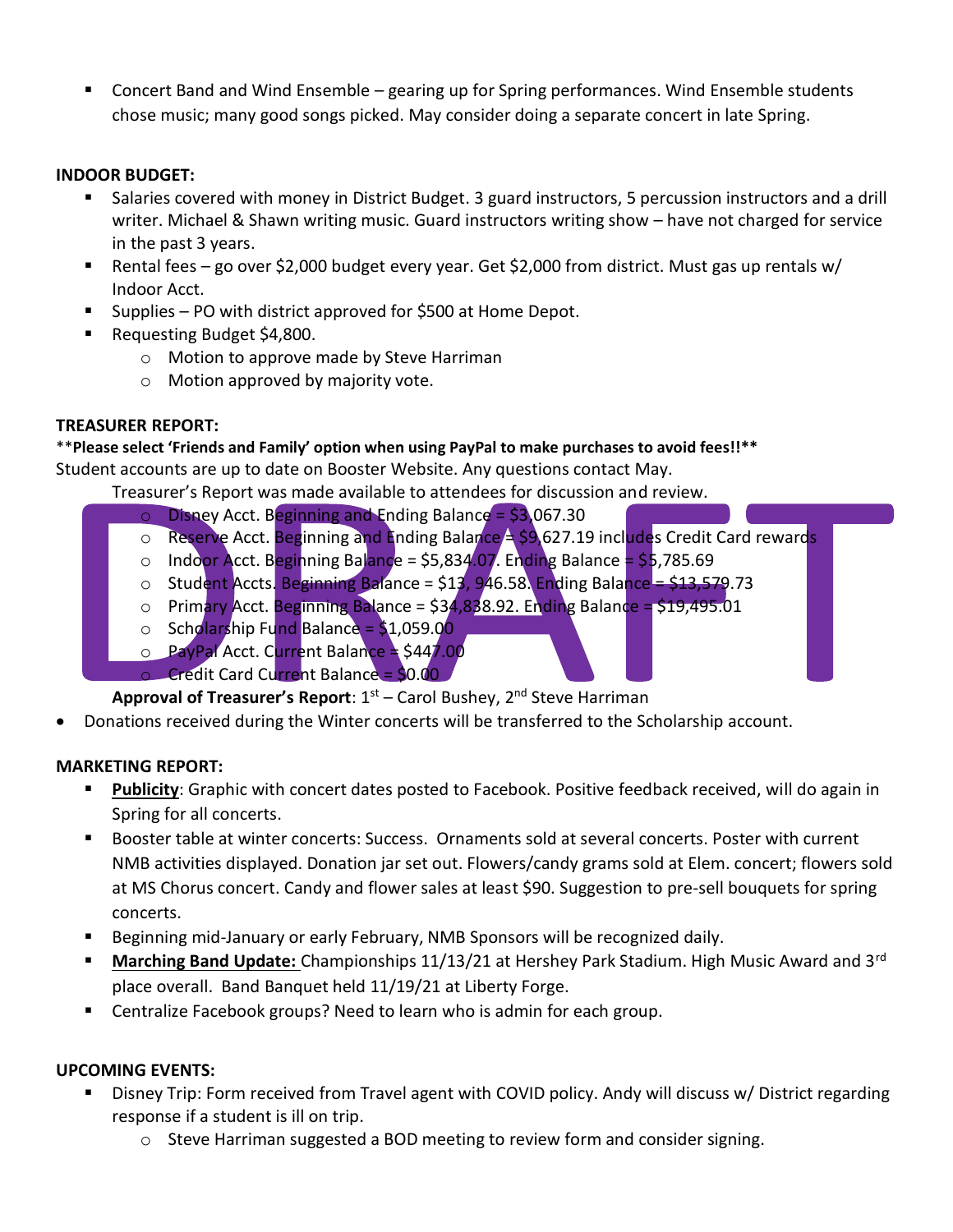- o Medical and Permission forms due.
- $\circ$  Travel agency working up options for re-pricing due to decreased participation since original trip was booked.

**SCHOLARSHIP:** Donations from concerts - \$164.00.

#### **FUNDRAISERS:**

- Holiday gift card sale raised approx. \$345.00.
- Jeff's Jams and Jellies few student participants. Was a student acct. event.
- No January fundraisers.
- ? Hanging basket Fundraiser w/ Taylors in the Spring.
- Ornaments being sold at 6ixNorth.

#### **ONGOING BUSINESS:**

- Mike Gallagher researched tractor/UTV expense.
	- $\circ$  1 John Deere tractor was donated. It is a smaller tractor and will not be able to handle a large load, but he believes it will run well and we are very appreciative of the gift.
	- o UTV ramp to trailer is too narrow, would need to rebuild wider ramp.
	- o New larger tractor will run \$6,000-\$8,000, will pull more carts.
		- **E** 1<sup>st</sup> option Used tractor, 20 years old John Deere for \$3,000 will not fit ramp **P** 2<sup>nd</sup> option – 2009 model, \$3,000
	- o Thrivent will donate \$1,000 toward purchase, asking to have tractor wrapped w/ advertisement.
	- o Will need more time to figure out ramp.
- Positive feedback received on Booster Facebook page from a spectator (Northern Band alum.) who was at Hershey Bears game Saturday. Complimented the students who sang the National Anthem at the hockey game.
- Successful in-person holiday concert season!
- Website: recent error message fixed; should we consider hiring a "webmaster" for a yearly overhaul/picture update/help alleviate strain on volunteer webmaster? Shelly asked Jessica (current website designer) for a fee to upkeep the website.

# **MOTION TO ADJOURN:** 1<sup>st</sup> – Carol Bushey, 2<sup>nd</sup> – Michelle Singer

Meeting adjourned at 8:54PM

## **UPCOMING MEETINGS: MEETINGS HELD 2ND MONDAY OF THE MONTH**

2/14/22 3/14/22 4/11/22 (Election of Officers) 5/9/22 6/13/22 (End of year meeting) No July meeting August 2022 – date TBD – will start 2022-2023 year